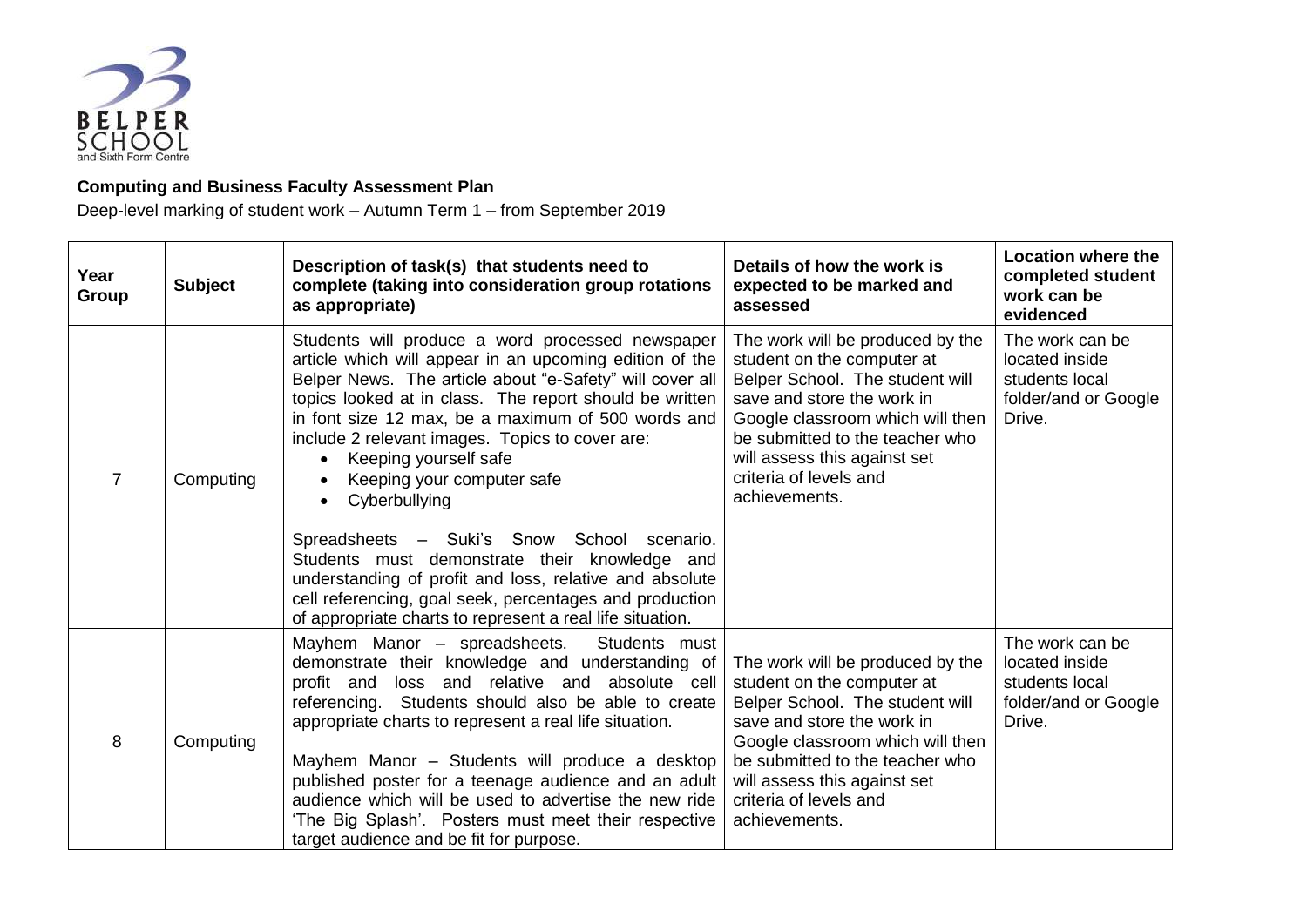

| Year<br>Group | <b>Subject</b>                           | Description of task(s) that students need to<br>complete (taking into consideration group rotations<br>as appropriate)                                                                                                                                                                                                                                                                                                                                                                                                          | Details of how the work is<br>expected to be marked and<br>assessed                                                                                                                                                                                                               | <b>Location where the</b><br>completed student<br>work can be<br>evidenced            |
|---------------|------------------------------------------|---------------------------------------------------------------------------------------------------------------------------------------------------------------------------------------------------------------------------------------------------------------------------------------------------------------------------------------------------------------------------------------------------------------------------------------------------------------------------------------------------------------------------------|-----------------------------------------------------------------------------------------------------------------------------------------------------------------------------------------------------------------------------------------------------------------------------------|---------------------------------------------------------------------------------------|
| 9             | Computing                                | Python - Microbits - students have to design a piece of<br>hardware using the Microbit and a choice from a list of<br>sensors/input/output devices. The design is to include<br>annotated sketches and written explanations.<br>Spreadsheets - Bob's Burger Van Café scenario.<br>Students must demonstrate their knowledge and<br>understanding of relative and absolute cell referencing,<br>the IF function, Vlookups, conditional formatting and<br>production of appropriate charts to represent a real life<br>situation. | The work will be produced by the<br>student on the computer at<br>Belper School. The student will<br>save and store the work in<br>Google classroom which will then<br>be submitted to the teacher who<br>will assess this against set<br>criteria of levels and<br>achievements. | The work can be<br>located inside<br>students local<br>folder/and or Google<br>Drive. |
| 10            | <b>GCSE</b><br>Computer<br>Science       | The students will produce a pack on informative<br>materials to promote and advertise their new text<br>adventure game                                                                                                                                                                                                                                                                                                                                                                                                          | This work will be produced by the<br>student on the computer at<br>Belper School. The student will<br>print out the work and this will be<br>marked by JGS and ADW.                                                                                                               | The work can be<br>located inside the<br>students' exercise<br>book or folder.        |
| 10            | Cam Nat's<br>Information<br>Technologies | Examination<br>Homework booklet given to students.<br>questions at the<br>of Practice<br>end<br>coursework<br>spreadsheet tasks.                                                                                                                                                                                                                                                                                                                                                                                                | The work will be produced by the<br>student on the Belper School<br>network. The student will print<br>out the work and this will be<br>marked by CAM.                                                                                                                            | The work can be<br>located inside the<br>students' exercise<br>book.                  |
| 11            | <b>GCSE</b><br>Computer<br>Science       | Students will complete a set of practice examination<br>questions on Computer Systems and Networking.                                                                                                                                                                                                                                                                                                                                                                                                                           | The work will be produced by the<br>student on the Belper School<br>network. The student will print<br>out the work and this will be<br>marked by JGS.                                                                                                                            | The work can be<br>located inside the<br>students' exercise<br>book or folder.        |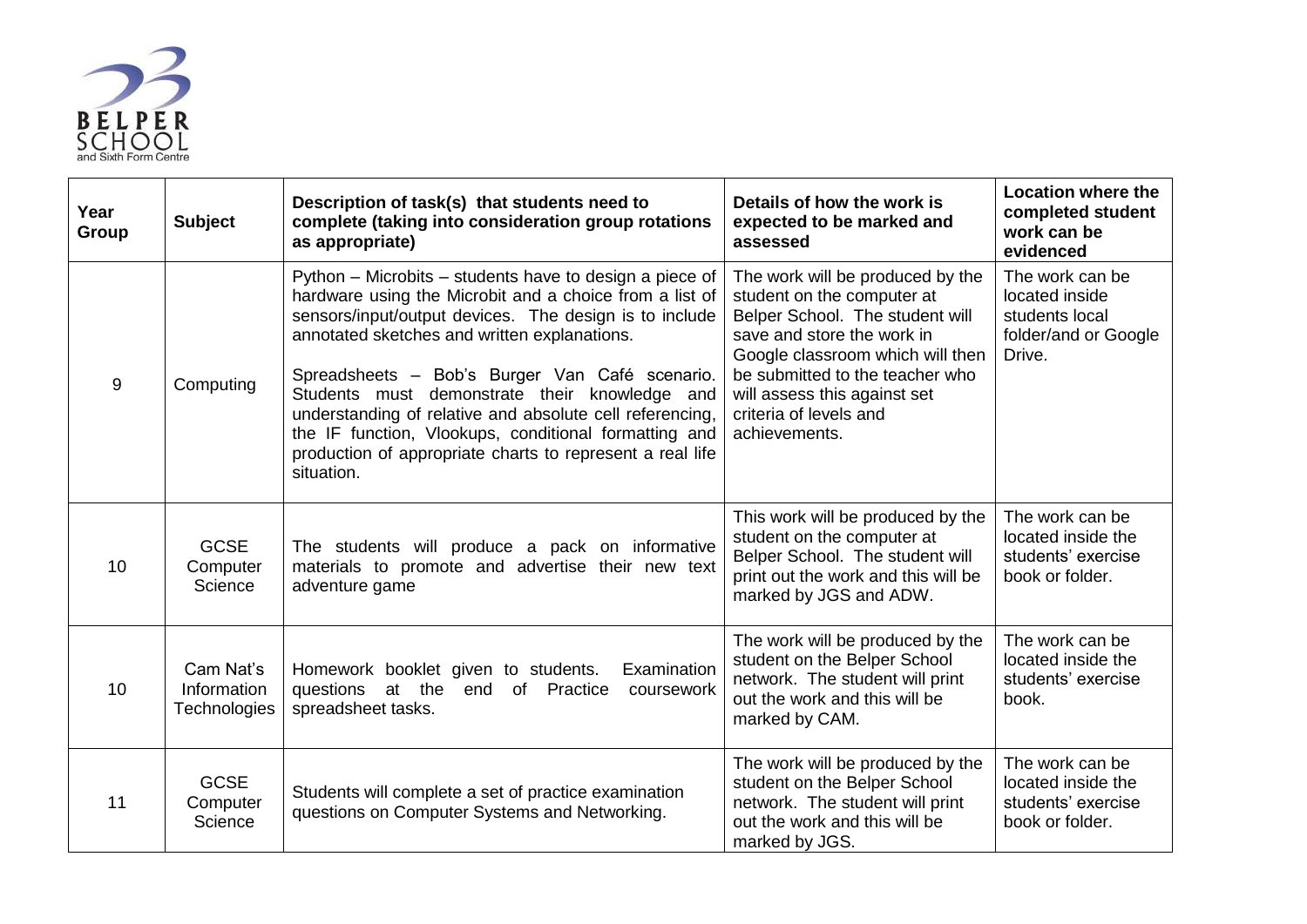

| Year<br>Group | <b>Subject</b>                                                                     | Description of task(s) that students need to<br>complete (taking into consideration group rotations<br>as appropriate)                                           | Details of how the work is<br>expected to be marked and<br>assessed                                                                                                                                                                                           | <b>Location where the</b><br>completed student<br>work can be<br>evidenced                                                                 |
|---------------|------------------------------------------------------------------------------------|------------------------------------------------------------------------------------------------------------------------------------------------------------------|---------------------------------------------------------------------------------------------------------------------------------------------------------------------------------------------------------------------------------------------------------------|--------------------------------------------------------------------------------------------------------------------------------------------|
| 11            | Cam Nat's<br>Information<br><b>Technologies</b>                                    | Students will be producing work for their controlled<br>assessment project.                                                                                      | The work will be produced by the<br>students on the computer at<br>Belper School. The student will<br>submit this to the teacher for<br>marking.                                                                                                              | The work can be<br>located inside the<br>students' area on the<br>computer.                                                                |
| 12            | A Level<br><b>Business</b>                                                         | Students will be completing a set of practice exam<br>questions relating to the Introduction to Business unit.                                                   | The work will be submitted using<br>a Google Form. This will be<br>marked by the teacher and fed<br>back to the student.                                                                                                                                      | The work can be<br>located within the<br>students folder on<br>Google Drive.                                                               |
| 12            | A Level<br>Computer<br>Science                                                     | Exam questions and programming questions set at the<br>end of the term for completion.                                                                           | The work will be produced by the<br>students on the computer at<br>Belper School. The student will<br>submit this to the teacher for<br>marking.                                                                                                              | The work can be<br>located inside the<br>students' area on the<br>computer.                                                                |
| 13            | <b>BTEC Level</b><br>3 Computing<br>$-$ Unit 14<br>Developing<br>Computer<br>Games | Students will begin to produce the documentation for<br>the Developing Computer Games unit.                                                                      | The work will be completed by<br>the student and marked in<br>accordance with the final grade.                                                                                                                                                                | The work can be<br>located inside the<br>students' project<br>folder and possibly<br>Google Drive<br>depending on how it<br>was submitted. |
| 13            | <b>BTEC Level</b><br>3 ICT                                                         | Students will be completing Assignment 1 - Learning<br>Aim A, for Unit 6 - Website Development.<br>Ongoing exam questions in preparation for the<br>examination. | The work will be completed by<br>the student using word<br>processing techniques. This will<br>be then printed and placed inside<br>the students project folder. Work<br>will be marked at the final<br>deadline, again listed on the front<br>of the folder. | The work can be<br>located inside the<br>students project<br>folder.                                                                       |